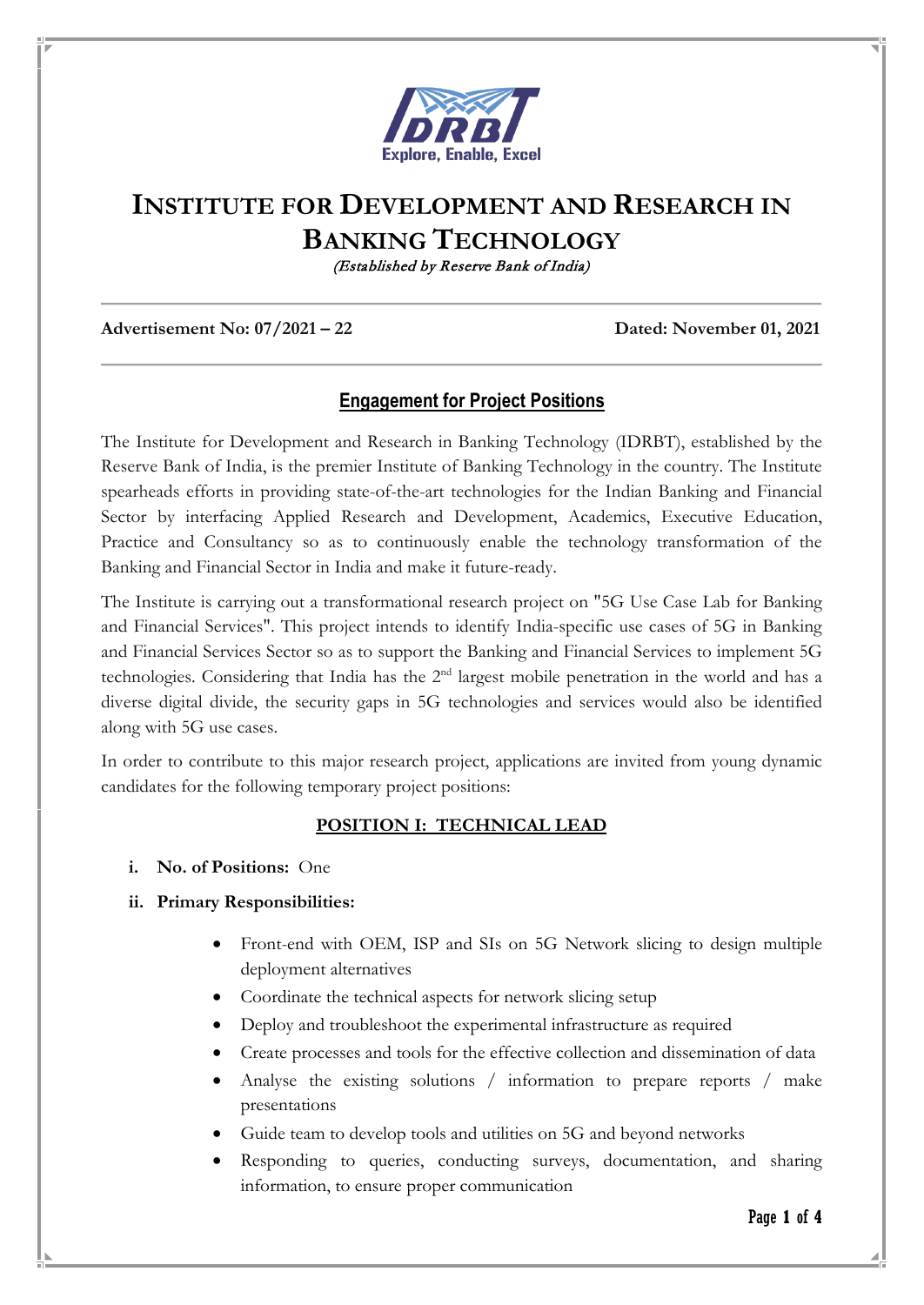- Organising meetings and ensuring follow up where required
- Ensure processes are followed and activities are completed on time

# **iii. Eligibility:**

#### **(a) Educational Qualifications**

- First class regular B.E./B.Tech.(CSE/IT/ECE) / MCA or above from a recognised University with a consistently good academic record throughout.
- Candidates with certifications such as CCNA, etc., would be preferred.

# **(b) Experience**

A minimum of five years of post-qualification experience in:

- Networking Technologies
- Active involvement in Open-source Projects / Communities
- Implementation of Performance, Usability and Security requirements for applications

# **(c) Desired Skills**

- Hands-on scripting in Shell, Python and Networking related languages
- Practical experience of Wireless Network / Wireless LAN / Mobile Communication / IoT set up
- Proficiency in Security (CCNA, OWASP, SANS, CISSP) / Video / AR-VR / SIP
- Openstack, Kubernetes, Micro-services, OpenFlow, SDN, SDR, Open daylight controller, ONAP / OSM / MAGMA
- Full-stack exposure for dashboards, etc.
- Awareness of banking domain
- **iv. Term:** One year. Extendable based on the duration of the project, project requirements, performance of the candidate and fund availability.
- **v. Compensation:** All-inclusive consolidated compensation of Rs One lakh per month.

# **POSITION II: DEVELOPER**

- **i. No. of Positions:** Two
- **ii. Primary Responsibility:**
	- To develop and integrate 5G network setups and BFS applications

# **iii. Eligibility:**

- **(a) Educational Qualifications**
	- First class regular B.E./B.Tech.(CSE/IT/ECE)/MCA or above from a recognised University with a consistently good academic record throughout.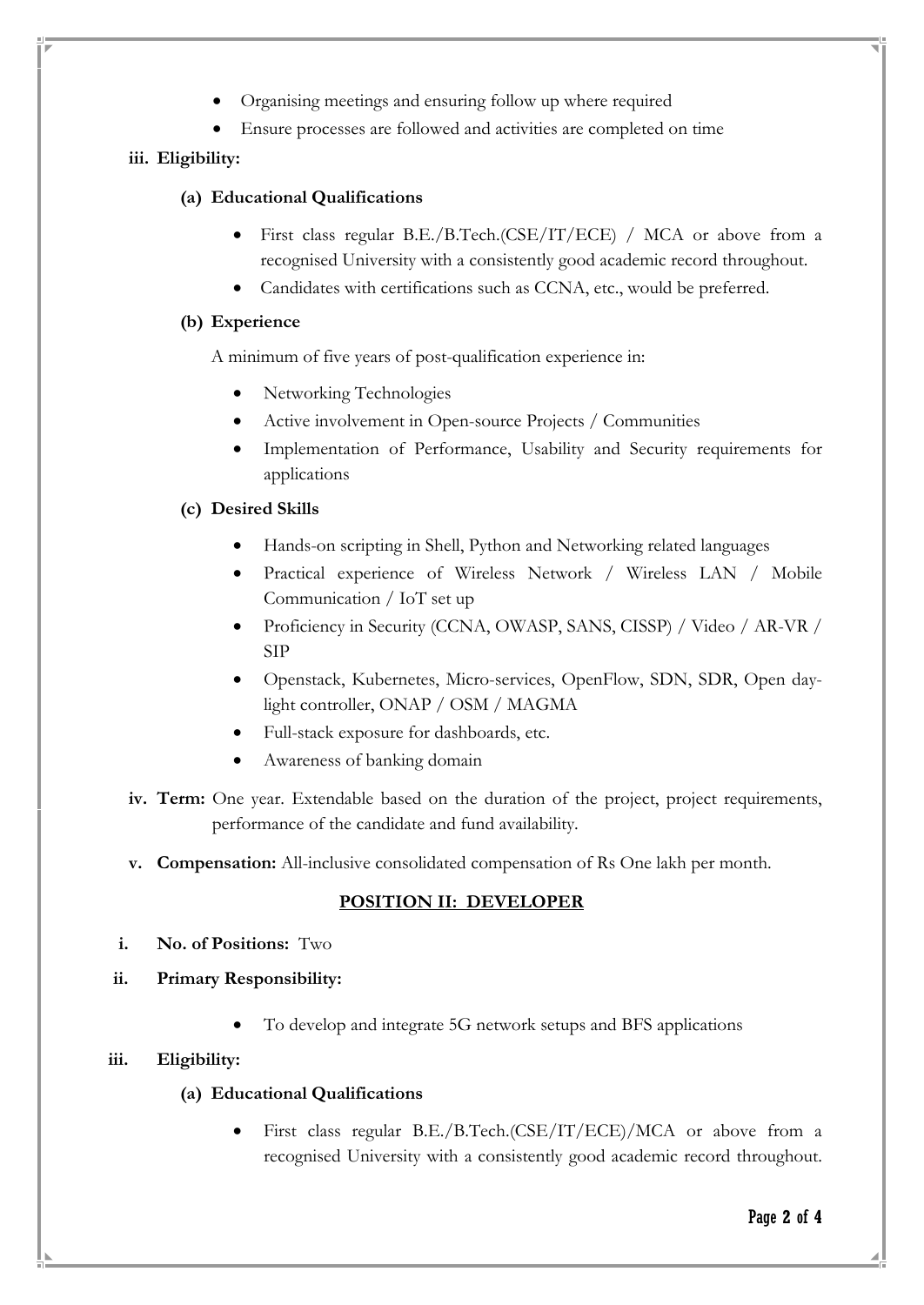# **(b) Experience**

A minimum of two years of post-qualification experience in:

- Networking Technologies
- Proficiency in coding and debugging skills
- Hands-on in scripting in one or more of the following Shell, Python, Network related languages, OpenStack, Kubernetes, Micro-services, **OpenFlow**
- Good understanding of performance, usability and security requirements for applications
- Involvement and good understanding of open source projects / communities
- **(c) Desired Skills**
	- Practical experience of Wireless Network / Wireless LAN / Mobile Communication / IoT set up
	- SDN, SDR, Open day-light controller, ONAP / OSM / MAGMA
	- Proficiency in security / video / AR-VR / SIP
	- Full-stack exposure for dashboards, etc.
	- Awareness of Banking Domain
- **iv. Term:** One year. Extendable based on the duration of the project, project requirements, performance of the candidate and fund availability.
- **v. Compensation:** All-inclusive consolidated compensation of Rs Forty Thousand per month.

# **Rules and Regulations for all these positions**

- 1. Higher compensation may be considered for exceptionally deserving candidates.
- 2. All the above positions are purely temporary and on a contract basis under the project mode.
- 3. There is no scope whatsoever for further continuation, extension of term, absorption, regularisation, permanency, in the Institute under any circumstances
- 4. The completion of the period of contract / project will not confer any right whatsoever for further continuation, extension of term, regularisation, absorption at the Institute.
- 5. All educational qualifications must have been necessarily obtained by pursuing the courses on a full-time regular basis from recognised universities/institutions. If grades are awarded instead of marks, candidates should clearly indicate their numerical equivalent.
- 6. Relevant experience gained after the qualifying degree will only be taken into consideration.
- 7. Candidates should satisfy themselves about their eligibility for the position being applied for. Mere fulfilment of eligibility does not guarantee shortlisting for Selection Process.
- 8. Candidates should apply for the specific positions only in the format provided on the Institute's website.